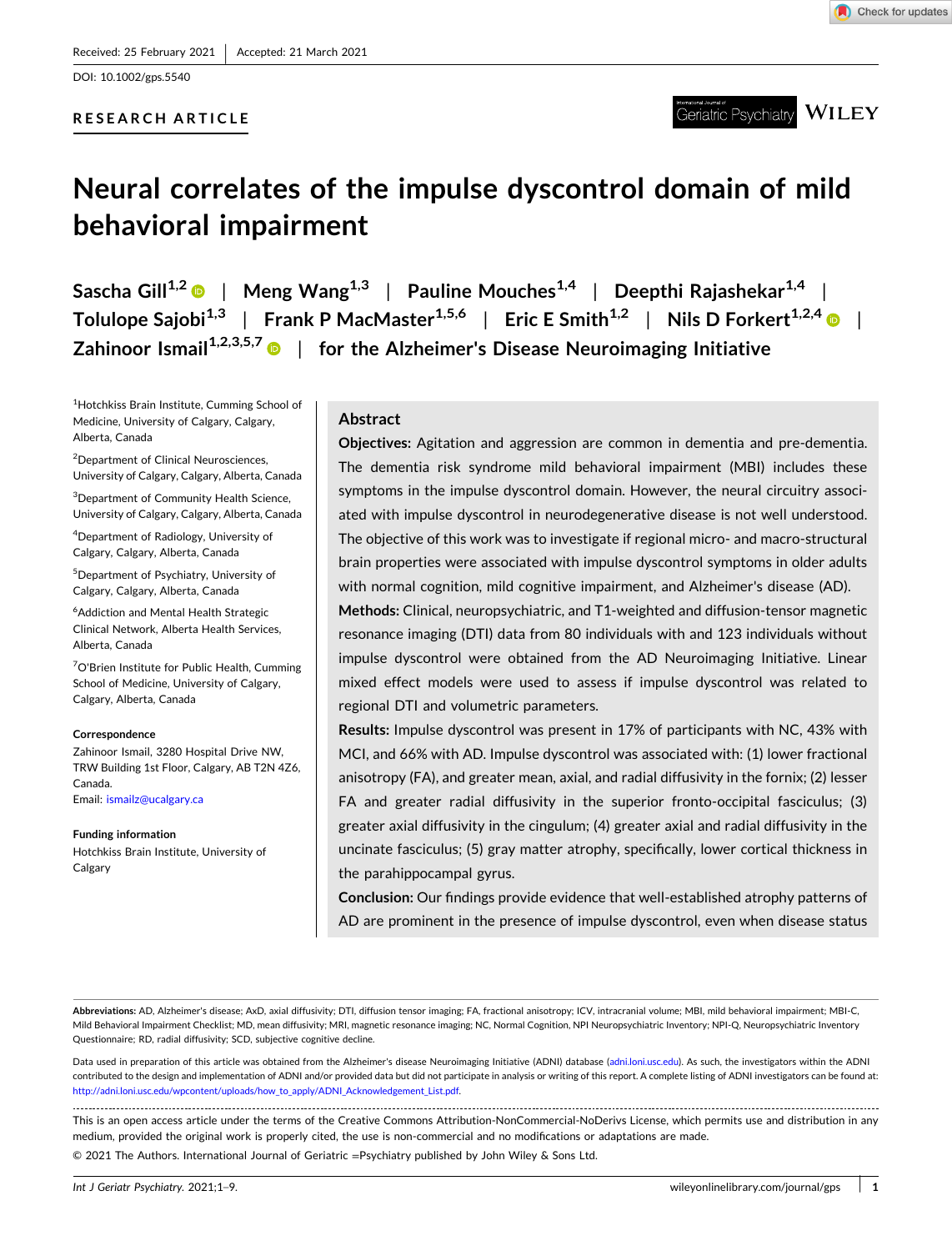is controlled for, and possibly in advance of dementia. Our findings support the growing evidence for impulse dyscontrol symptoms as an early manifestation of AD.

#### **KEYWORDS**

aggression, agitation, Alzheimer's disease, geriatric psychiatry, impulse dyscontrol, mild behavioral impairment

#### **Key Points**

- � Impulse dyscontrol is a frequently endorsed domain of mild behavioral impairment (MBI), which is an at-risk state for incident cognitive decline and dementia
- Impulse dyscontrol is common in this sample of dementia and pre-dementia participants at a frequency of 17% in normal cognition, 43% in mild cognitive impairment, and 66% in Alzheimer's disease
- � Impulse dyscontrol is associated with loss of white matter integrity in the cingulum, fornix, superior fronto-occipital fasciculus, and uncinate fasciculus, as well as parahippocampal gyrus atrophy
- � This MBI domain may serve as a potential treatment target, even in advance of dementia

# **1** <sup>|</sup> **INTRODUCTION**

Mild behavioral impairment (MBI) is a validated neurobehavioral syndrome that describes the later life emergence of persistent neuropsychiatric symptoms (NPSs) as an at-risk state for incident cognitive decline and dementia. $1$  These NPS have been suggested to be an index manifestation of dementia. $2-10$  MBI captures preclinical and prodromal disease symptoms and is associated with known dementia biomarkers including amyloid-β,<sup>[11](#page-7-0)</sup> tau,<sup>[12,13](#page-7-0)</sup> neurofilament light,<sup>[14](#page-7-0)</sup> brain atrophy,<sup>[15,16](#page-7-0)</sup> and Alzheimer's disease (AD) risk genes. $2,17$  Impulse dyscontrol is one of the MBI domains and includes behavioral symptoms of agitation/aggression, irritability, and aberrant motor behavior amongst others.

The clinical manifestations of MBI impulse dyscontrol including agitation, aggression, and irritability are common in dementia and are associated with caregiver stress and poorer outcomes. $18,19$  In a population‐based study of older adults ranging from normal cognition (NC) to mild cognitive impairment (MCI), cross‐sectional assessment of NPS using the neuropsychiatric inventory found impulse dyscontrol symptoms to be the most common domain with frequencies of 17.2% in NC and 33.8% in MCI. $^{20}$  $^{20}$  $^{20}$  A concurrent study in a cognitive neurology clinic sample assessed MBI domains in those with subjective cognitive decline (SCD) and MC $1^{21}$  $1^{21}$  $1^{21}$  and reported the frequency of impulse dyscontrol in both groups being greater than 50%.<sup>[21](#page-7-0)</sup> Longitudinal analysis of the National Alzheimer Coordinating Center cohort described phases of NPS emergence in advance of dementia with symptoms of irritability/lability emerging in the first wave of pre-dementia NPS, and agitation emerging in the second wave.<sup>[22](#page-7-0)</sup> Subsequent analysis of the same population demonstrated that NPS emerged in advance of cognitive symptoms in 59% of dementia participants, including 30% of those who developed AD. For impulse dyscontrol symptoms, irritability emerged before

dementia in 38% of cases (21% before MCI), agitation before dementia in 26% of cases (13% before MCI), and motor disturbance before dementia in 6% of cases (3% before MCI).<sup>[23](#page-7-0)</sup> These symptoms of impulse dyscontrol are common in preclinical and prodromal disease, are associated with greater risk of incident cognitive decline and dementia and represent clinically significant symptoms often requiring pharmacological intervention. Further exploration of impulse dyscontrol is warranted.

Research has assessed neuroimaging correlates of agitation, aggression, and impulse dyscontrol in dementia but to a lesser extent in predementia groups. Agitation/aggression in MCI and AD has been associated with atrophy in fronto‐limbic regions, the right posterior cingulate, and left hippocampus. $24$  Aberrant motor behavior symptoms have been associated with atrophy in the right basal nuclei and frontal cortex. $25$  Furthermore, reduced fractional anisotropy (FA) in the anterior cingulum<sup>[26](#page-7-0)</sup> has been associated with agitation and irritability.

This present study focused on identifying the neuroanatomical correlates of impulse dyscontrol in older adults, outside of diagnostic and nosological boundaries. Increasing knowledge of the neural correlates of impulse dyscontrol may improve diagnosis, aid in disease prognostication, and identify potential treatment targets. The objective of this study was to assess white matter and volumetric parameters in a priori selected brain regions in association with symptoms of impulse dyscontrol in individuals with NC, MCI, and AD. Based on our literature review, the large white matter tracts assessed include the cingulum, fornix, superior fronto‐ occipital fasciculus, inferior fronto‐occipital fasciculus, and the uncinate fasciculus (Figure  $1^{27}$  $1^{27}$  $1^{27}$  $1^{27}$ ). Volumetric analysis included the hippocampus, caudal and rostral anterior cingulate, amygdala, parahippocampal gyrus, and the medial orbitofrontal cortex (Figure  $2^{28}$  $2^{28}$ ). We hypothesized that symptoms of impulse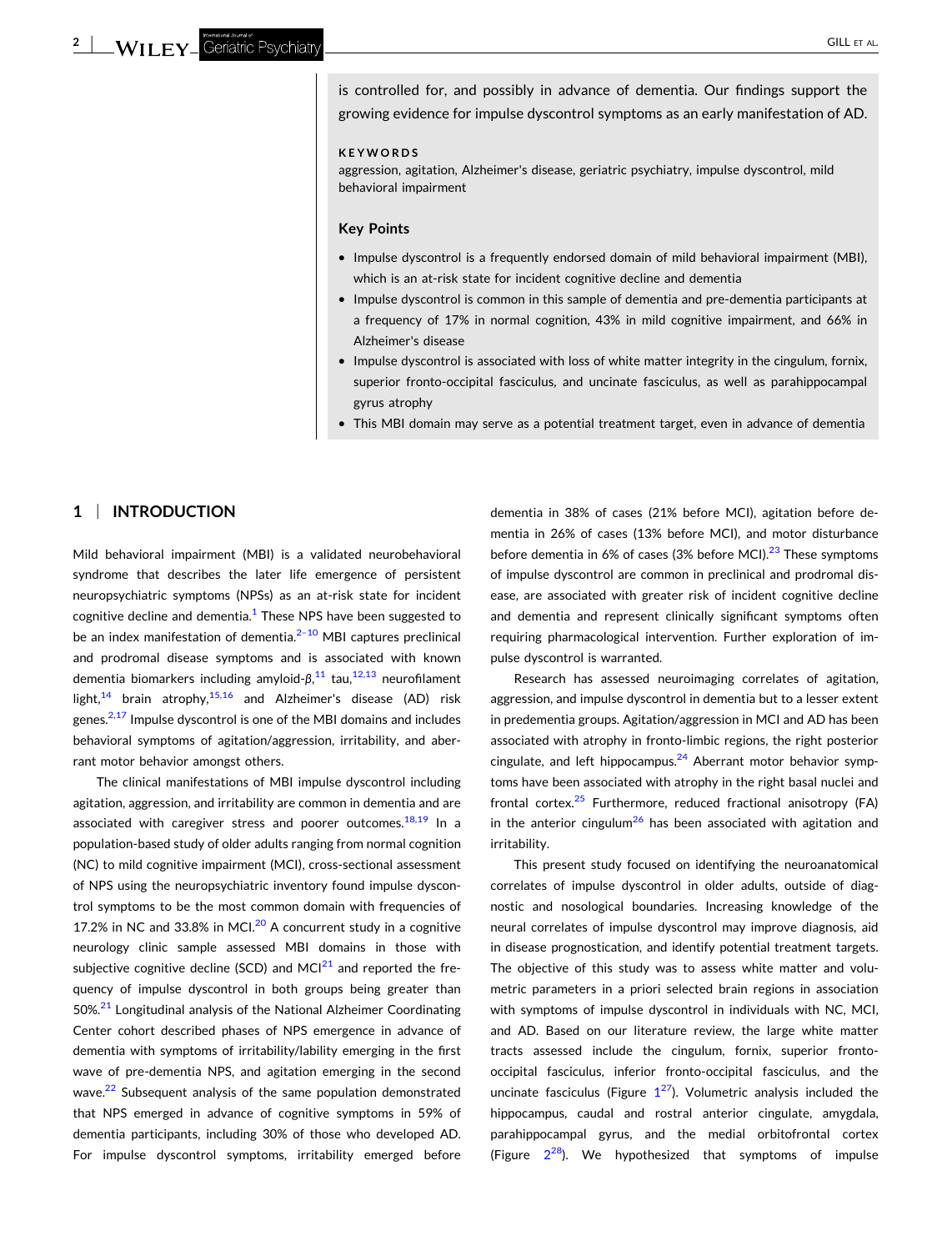<span id="page-2-0"></span>

**FIGURE 1** Visual representation of diffusion tensor imaging regions analyzed in association with impulse dyscontrol symptoms (A) profile view, (B) sagittal view, (C) coronal view



**FIGURE 2** Visual representation of volumetric regions analyzed in association with impulse dyscontrol symptoms (A) profile view, (B) sagittal view, (C) coronal view

dyscontrol would be associated with decreased white matter integrity in the cingulum and with atrophy patterns in fronto‐ limbic structures.

# **2** <sup>|</sup> **METHODS**

## **2.1** <sup>|</sup> **Alzheimer's Disease Neuroimaging Initiative**

Data was extracted from the Alzheimer's Disease Neuroimaging Initiative (ADNI) database ([http://adni.loni.usc.edu/](http://adni.loni.usc.edu)). ADNI is a large, multi-center longitudinal study that aims to track the progression of AD. We focused on participants within the ADNI‐GO/2 cohort because they had processed diffusion tensor imaging (DTI) and volumetric magnetic resonance imaging (MRI) data available. Participants met the general ADNI eligibility, inclusion and exclusion criteria. ADNI grouped participants into multiple diagnostic categories based on their clinical assessments (For further detail see: [http://adni.loni.usc.edu/\)](http://adni.loni.usc.edu).

### **2.2** <sup>|</sup> **Data extraction**

Demographic, clinical, and quantified structural MRI and DTI data were used for the analysis. To quantify symptoms of impulse dyscontrol, NPI questionnaire  $(NPI-Q)^{29}$  $(NPI-Q)^{29}$  $(NPI-Q)^{29}$  scores were also extracted. All datasets were downloaded before January 25, 2019.

To evaluate both white and gray matter regions associated with impulse dyscontrol, we included all participants that had baseline quantified DTI, MRI, and NPI‐Q data available. Participants were excluded for: (1) missing baseline DTI data; (2) missing NPI‐Q scores (i.e., no impulse dyscontrol score); (3) quantitative MRI analysis classified as "Fail" or "Hippocampus only" by visual quality control by the UCSF core lab; or (4) missing cognitive composite scores. Figure 1 shows the step‐by‐step process of participants included/excluded from the analysis.

# **2.3** <sup>|</sup> **Participants**

A total of 203 participants were included for the analysis:  $n = 70$  NC; *n* = 95 MCI; and *n* = 38 AD‐dementia.

#### **2.4** <sup>|</sup> **Measures**

**Clinical variables**. Age, sex, education, baseline diagnostic status, psychotropic medication use, and composite scores for memory and executive function were included as clinical features to investigate the potential relationships with neural correlates associated with impulse dyscontrol scores. Psychotropic medications included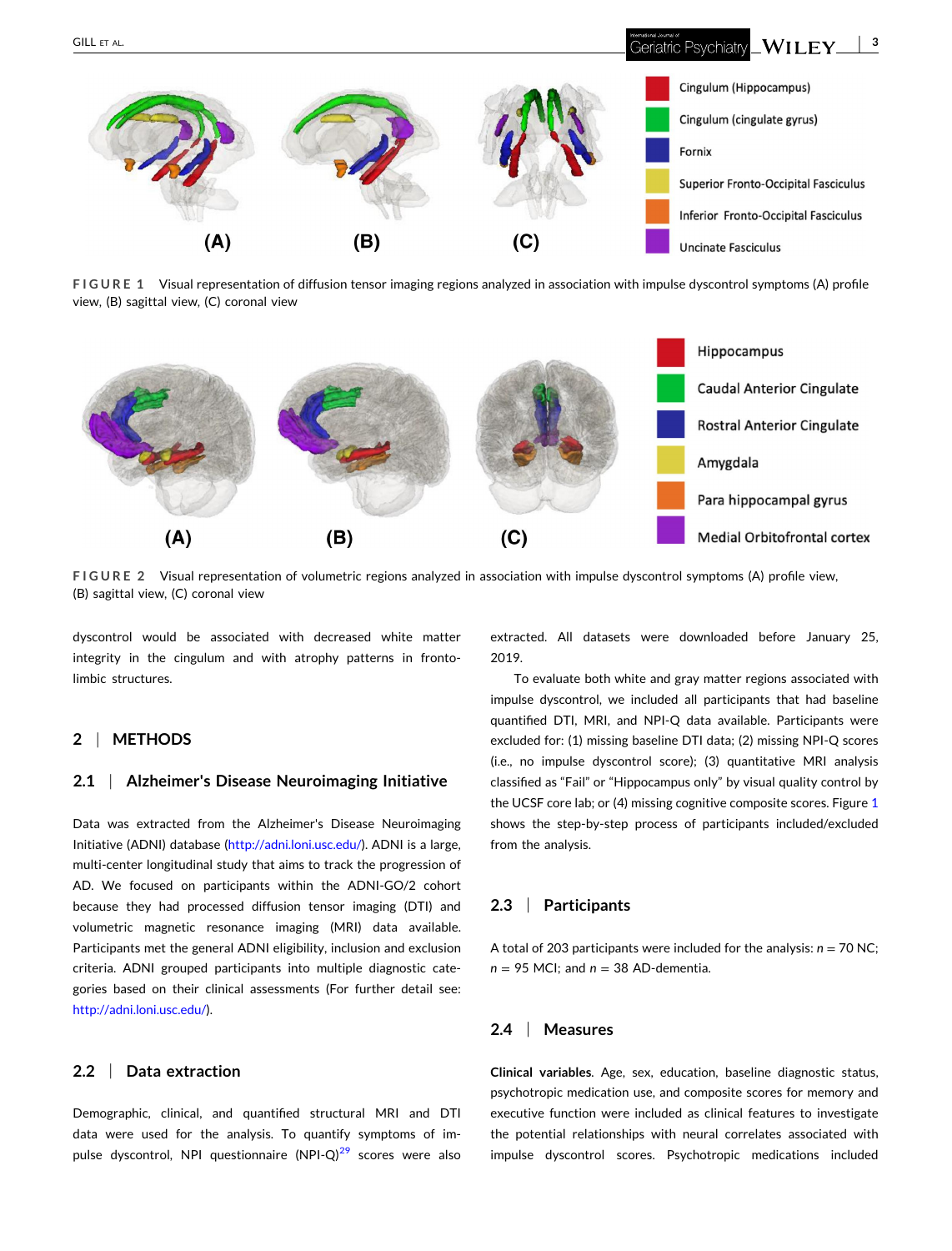- GILL ET AL.

antidepressants, benzodiazepines, and z‐drugs. The diagnostic status was determined by clinical assessments at the time of visit. The cognitive composite scores were standardized scores calculated by transforming data collected through the ADNI neuropsychological battery into memory and executive functioning domains.<sup>[30](#page-7-0)</sup>

**Neuropsychiatric variables.** Since ADNI uses the NPI‐Q to capture NPS, these data were transformed into MBI domains using a published algorithm. $^{21}$  NPI-Q items were combined to form a composite MBI impulse domain score by adding NPI‐Q agitation/ aggression, irritability, and aberrant motor behavior scores. The reference range for the NPI-Q is 1 month, and thus the transformation algorithm generated an approximation for 1 month only. For the statistical analysis, impulse dyscontrol was classified as 0 or 1 to indicate the absence and presence of symptoms respectively.

**Neuroimaging variables.** Quantified neuroimaging data were downloaded from ADNI. The output from processed diffusion‐tensor MRI and T1‐weighted images was used in the analyses. University of California Los Angeles (UCLA) core lab processed the DTI datasets, computing average FA, mean diffusivity (MD), axial diffusivity (AxD), and radial diffusivity (RD) values within regions of interests from the John Hopkins University DTI atlas. MD measures the molecular diffusion rate, FA measures the directional preference of water, RD and AxD measure the rate of diffusion along the transverse and main axis, respectively.<sup>31</sup> In a neurodegenerative disease, the typical pattern of DTI parameters is a decrease in FA, and an increase in MD, AxD, and RD indicative of neuronal tissue damage. $32$  Additional information about the UCLA DTI methods are described in more detail elsewhere.<sup>33</sup> For the T1-weighted images, UCSF core lab used FreeSurfer version 5.1 for cortical reconstruction and volumetric segmentation. Outputs included cortical thickness, surface area, and volumetric measurements within regions labeled by the 2010 Desikan‐Killany and 2009 Destrieux atlas. Additional information on UCSF FreeSurfer methods is also available elsewhere.<sup>[34](#page-7-0)</sup> In order to control for intracranial volume (ICV) differences, we computed a normalization factor by averaging ICV of the whole sample and dividing it by individual ICV. This ratio was multiplied with all cortical and subcortical volume variables.<sup>[35](#page-7-0)</sup>

Figures [1](#page-2-0) and [2](#page-2-0) show the a priori selected brain regions in association with symptoms of impulse dyscontrol. The regions were labeled on the JHU atlas Desikan‐Killany atlas respectively. For details on the atlas see: <https://neurovault.org/images/1401/>; [https://dataverse.harvard.edu/dataset.xhtml?persistentId](https://dataverse.harvard.edu/dataset.xhtml?persistentId=doi:10.7910/DVN/XCCE9Q)=doi:10.79 [10/DVN/XCCE9Q\)](https://dataverse.harvard.edu/dataset.xhtml?persistentId=doi:10.7910/DVN/XCCE9Q).

## **2.5** <sup>|</sup> **Statistical analysis**

Sample characteristics are reported using means, standard deviations, and frequency distributions. Wilcoxon‐Mann‐Whitney tests were used to investigate univariate associations between patient characteristics and impulse dyscontrol symptoms. Linear mixed effect (LME) models were used to assess if impulse dyscontrol was associated with DTI parameters. White matter regions included in this analysis were the cingulum, cingulum (hippocampus),

fornix, superior fronto‐occipital fasciculus, inferior fronto‐occipital fasciculus, and the uncinate fasciculus. Fixed effects included impulse dyscontrol, regions, impulse dyscontrol by regions, disease status, age, sex, psychotropic drug use, and education. Random effects included the hemisphere of the structure (left/right) and subjects. In the LME models, our primary predictors of interest were impulse dyscontrol, white matter regions, and impulse dyscontrol by regions. Similar analyses were conducted to test if impulse dyscontrol presence was related to volumetric measures, where regions included the hippocampus, caudal and rostral anterior cingulate, amygdala, parahippocampal gyrus, and the medial orbitofrontal cortex. Simple effect of MBI on the ROIs after LME modeling are reported. With seven different LME models in total (4 for DTI, 3 for volumetric measures), significance level was adjusted to 0.01 (instead of 0.05) to minimize inflation in type 1 error. The analyses were conducted in SAS v9.4.

#### **3** <sup>|</sup> **RESULTS**

Impulse dyscontrol (presence of any items in the impulse dyscontrol domain) was present in 17% of the individuals with NC, 43% with MCI, and 66% with AD. Table [1](#page-4-0) shows the demographic characteristics and cognitive test scores in individuals with or without symptoms of impulse dyscontrol. Across the impulse dyscontrol groups, there were no significant differences with the exception of diagnostic status ( $p < 0.01$ ), wherein worse cognitive diagnostic status was associated with the presence of impulse dyscontrol. Notably, there were more males with impulse dyscontrol symptoms than females. Additionally, there were more individuals with impulse dyscontrol symptoms that were using psychotropic medications.

#### **3.1** <sup>|</sup> **Linear mixed effect models**

DTI variables: After controlling for age, sex, education, disease status, and psychotropic drug use, participants with impulse dyscontrol had lower FA in the fornix (βFA = −0.02 SE = 5.1 � 10−<sup>3</sup> *p* = 0.001) and lower FA in superior fronto‐occipital fasciculus (βFA = −0.01;  $SE = 4.7 \times 10^{-3}$ ;  $p = 0.007$ ) compared to those without. Significantly higher MD, AxD, and RD values were observed in the fornix (βMD = 0.18 � 10−<sup>3</sup> SE = 0.04 � 10−<sup>3</sup> *p* < 0.0001;  $βAxD = 0.16 \times 10^{-3}$  SE =  $0.03 \times 10^{-3}$  *p* < 0.0001;  $βRD = 0.19 \times 10^{-3}$ SE =  $0.04 \times 10^{-3}$  *p* < 0.0001, respectively), and superior frontooccipital fasciculus (βMD = 0.11  $\times$  10-3 SE = 0.03  $\times$  10<sup>-3</sup>  $p = 0003$ ;  $\beta AxD = 0.12 \times 10^{-3}$  SE = 0.03  $\times 10^{-3}$   $p < 0.0001$ ;  $βRD = 0.13 × 10<sup>-3</sup> SE = 0.03 × 10<sup>-3</sup> p < 0.0001$ , respectively) for patients with impulse dyscontrol. See Table [2](#page-4-0) for details.

Volumetric variables: After controlling for age, sex, education, disease status, and psychotropic drug use, impulse dyscontrol symptoms were associated with participants having smaller cortical thickness in the parahippocampal gyrus ( $\beta$  = -0.1 SE = 0.04  $p = 0.008$ ). None of the other a priori selected regions were associated with impulse dyscontrol. See Table [3](#page-5-0) for details.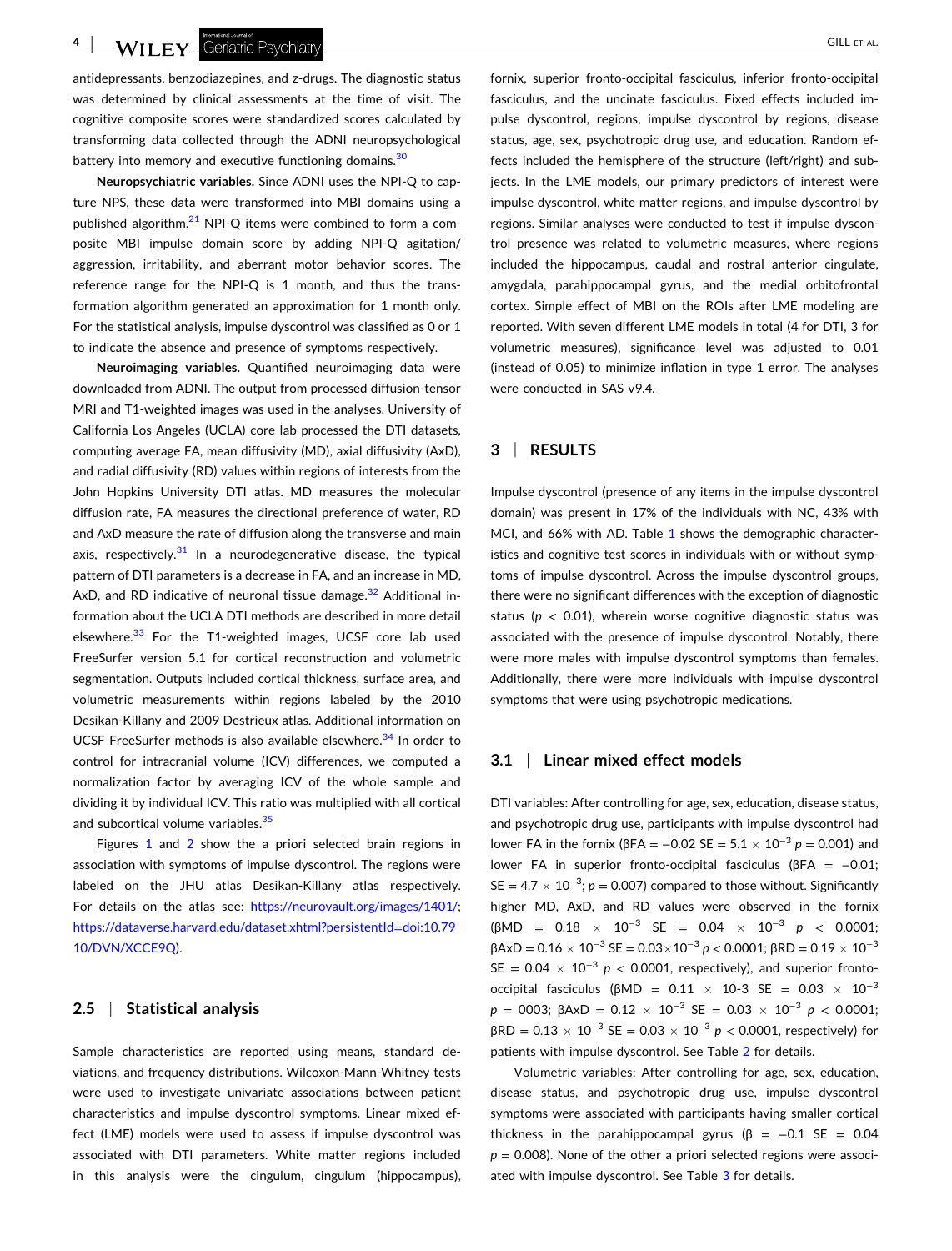<span id="page-4-0"></span>**TABLE 1** Demographic characteristics and cognitive test scores across groups

|                                    | <b>Total sample</b> | Impulse dyscontrol<br>symptoms absent | Impulse dyscontrol<br>symptoms present |            |
|------------------------------------|---------------------|---------------------------------------|----------------------------------------|------------|
|                                    | $(n = 203)$         | $(n = 123)$                           | $(n = 80)$                             | $p$ -value |
| Age (M, SD)                        | 73.30 (6.67)        | 73.30 (6.66)                          | 73.30 (6.75)                           | 0.59       |
| Education (M, SD)                  | 16.10 (2.71)        | 16.10 (2.82)                          | 16.00 (2.56)                           | 0.74       |
| Female (n, %)                      | 92 (45.32)          | 64 (69.60)                            | 28 (30.40)                             | 0.021      |
| Diagnostic status (n, %)           |                     |                                       |                                        |            |
| NC                                 | 70 (34.48)          | 58 (82.86)                            | 12 (17.14)                             | < 001      |
| <b>MCI</b>                         | 95 (46.80)          | 52 (54.74)                            | 43 (45.26)                             |            |
| AD                                 | 38 (18.72)          | 13 (34.21)                            | 25 (65.79)                             |            |
| ADNI MEM (M, SD)                   |                     |                                       |                                        |            |
| NC                                 | 1.09(0.62)          | 1.03(0.63)                            | 1.39(0.45)                             | 0.04       |
| MCI                                | 0.22(0.59)          | 0.21(0.57)                            | 0.24(0.62)                             | 0.97       |
| AD                                 | $-0.82$ (0.48)      | $-0.86(0.47)$                         | $-0.80(0.49)$                          | 0.63       |
| ADNI_EF (M, SD)                    |                     |                                       |                                        |            |
| NC                                 | 0.87(0.74)          | 0.83(0.77)                            | 1.04(0.58)                             | 0.42       |
| <b>MCI</b>                         | 0.17(0.79)          | 0.15(0.74)                            | 0.18(0.86)                             | 0.82       |
| AD                                 | $-0.87(0.93)$       | $-1.04(1.05)$                         | $-0.79(0.87)$                          | 0.44       |
| Psychotropic medication use (n, %) | 52 (25.62)          | 25 (20.33)                            | 27 (33.75)                             | 0.03       |

Abbreviations: AD, AD‐dementia; ADNI\_EF, executive functioning composite score; ADNI\_MEM, memory composite score; *M*, mean; MBI, mild behavioral impairment; MCI, mild cognitive impairment; NC, normal cognition; SD, standard deviation.

**TABLE 2** Simple effect of MBI on regions of interest for DTI parameters from linear mixed‐effects regression analysis controlling for age, sex, education, psychotropic medication use, and disease diagnosis (MCI, AD, or NC)

|                                | <b>FA</b>                                |                  | <b>MD</b>                                         |                  | <b>AxD</b>                                        |                  | <b>RD</b>                                         |                  |
|--------------------------------|------------------------------------------|------------------|---------------------------------------------------|------------------|---------------------------------------------------|------------------|---------------------------------------------------|------------------|
|                                | <b>Estimate</b><br>$(SE) \times 10^{-3}$ | $\boldsymbol{p}$ | <b>Estimate</b><br>(SE) $\times$ 10 <sup>-3</sup> | $\boldsymbol{p}$ | <b>Estimate</b><br>(SE) $\times$ 10 <sup>-3</sup> | $\boldsymbol{p}$ | <b>Estimate</b><br>(SE) $\times$ 10 <sup>-3</sup> | $\boldsymbol{p}$ |
| $CGC$ MBI + versus MBI -       | $-0.75(3.45)$                            | 0.83             | < 0.01(0.01)                                      | 0.887            | $< 0.01$ (0.01)                                   | 0.854            | 0.01(0.02)                                        | 0.609            |
| $CGH \cdot MBI + versus MBI -$ | $-0.09(3.54)$                            | 0.98             | 0.02(0.02)                                        | 0.178            | 0.03(0.02)                                        | 0.067            | 0.03(0.02)                                        | 0.153            |
| $FX$ MBI + versus MBI -        | $-16.48(5.08)$                           | 0.001            | 0.18(0.04)                                        | < 0.0001         | 0.16(0.03)                                        | < 0.0001         | 0.19(0.04)                                        | < 0.0001         |
| $MBI + versus MBI -$<br>IFO.   | $-0.64(3.59)$                            | 0.86             | $< 0.01$ (0.02)                                   | 0.794            | 0.01(0.02)                                        | 0.609            | 0.01(0.02)                                        | 0.480            |
| $MBI + versus MBI -$<br>SFO.   | $-12.88(4.73)$                           | 0.007            | 0.11(0.03)                                        | 0.0003           | 0.12(0.03)                                        | < 0.0001         | 0.13(0.03)                                        | < 0.0001         |
| $UNC$ MBI + versus MBI -       | 2.48(4.66)                               | 0.60             | 0.04(0.02)                                        | 0.068            | 0.05(0.02)                                        | 0.018            | 0.04(0.02)                                        | 0.043            |

Abbreviations: AD, AD‐dementia; AxD, axial diffusivity; CGC, cingulum; CGH, cingulum (hippocampus); F, female; FA, fractional anisotropy; FX, fornix; IFO, inferior fronto‐occipital fasciculus; M, male; MCI, mild cognitive impairment; MD, mean diffusivity; MBI+, presence of impulse dyscontrol symptoms; NC, normal cognition; RD, radial diffusivity; SFO, superior fronto‐occipital fasciculus; SE, standard error; UNC, uncinate fasciculus.

Additional results from the modeling are available in Table S1 to S4.

# **4** <sup>|</sup> **DISCUSSION**

In this study, the relationship between structural neuroimaging markers and impulse dyscontrol symptoms was explored across cognitive categories. In those with NC, MCI, and AD, both white and gray matter differences were identified in individuals with impulse dyscontrol emphasizing the importance of these symptoms in neurodegenerative disease and supporting the notion of behavioral sequelae of brain structural changes across the cognitive spectrum.

In interpreting DTI parameters, reduced FA and increased MD, AxD, and RD are associated with impaired white matter integrity as an outcome of several factors including cell death and altered mye-lination, amongst others.<sup>[31,36](#page-7-0)</sup> In this study, as shown by the altered DTI parameters, lower white matter integrity in tracts including the

Geriatric Psychiatry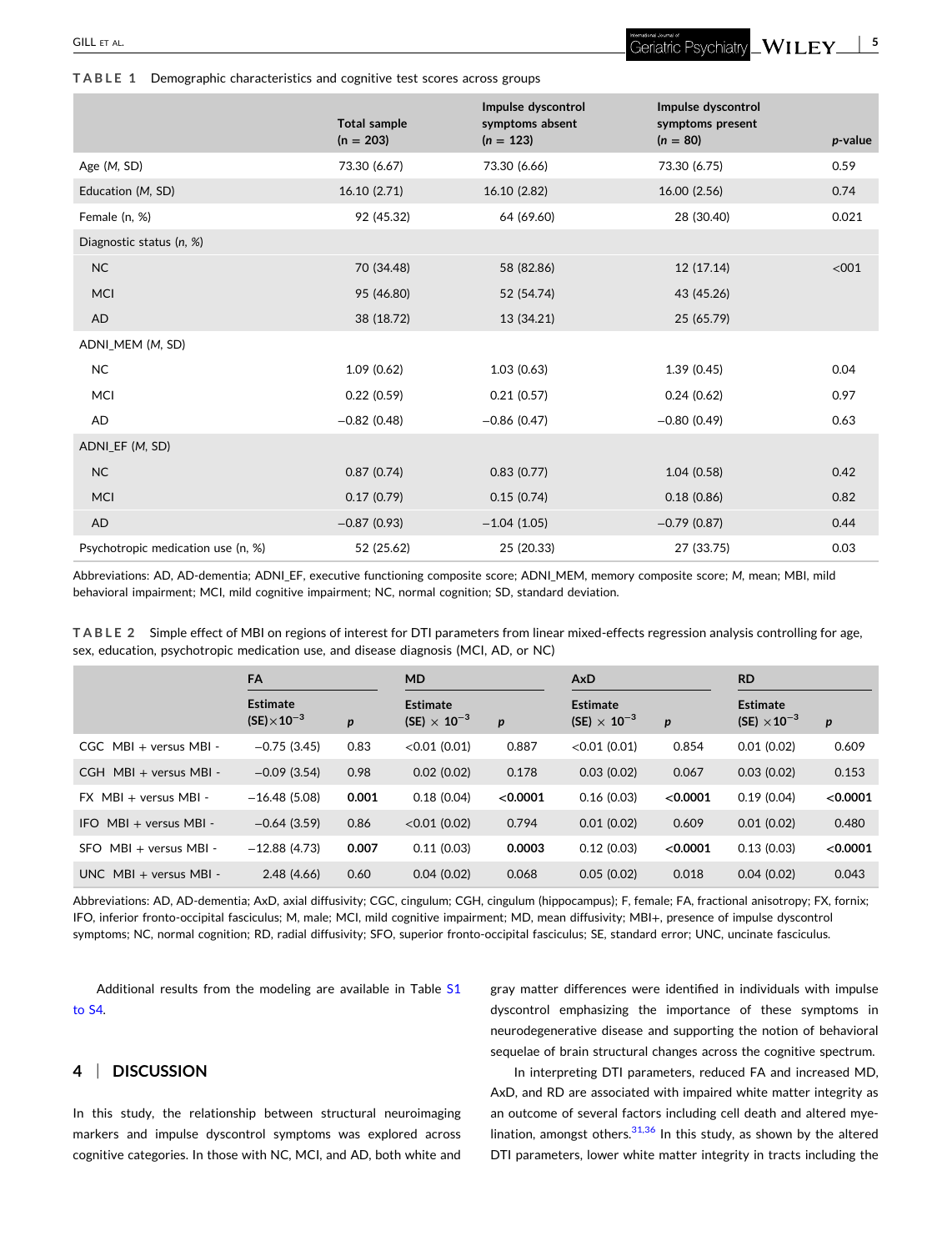<span id="page-5-0"></span>**TABLE 3** Simple effect of MBI on regions of interest for cortical thickness, surface area, and volume from linear mixed‐effects regression analysis controlling for age, sex, education, psychotropic medication use, and disease diagnosis (MCI, AD, or NC)

|                                              | <b>Cortical Thickness (mm)</b> |                  | Surface Area (mm <sup>2</sup> ) |       | Volume (mm <sup>3</sup> ) |       |
|----------------------------------------------|--------------------------------|------------------|---------------------------------|-------|---------------------------|-------|
|                                              | Estimate (SE)                  | $\boldsymbol{p}$ | Estimate (SE)                   | p     | Estimate (SE)             | p     |
| Caudal anterior Cingulate MBI + versus MBI-  | 0.05(0.04)                     | 0.206            | $-6.97(13.90)$                  | 0.616 | 30.92 (50.78)             | 0.543 |
| Medial Orbitofrontal MBI + versus MBI-       | 0.05(0.02)                     | 0.031            | 15.96 (20.66)                   | 0.440 | 84.27 (56.39)             | 0.135 |
| Parahippocampal gyrus MBI + versus MBI-      | $-0.10(0.04)$                  | 0.008            | 21.98 (12.42)                   | 0.077 | 43.86 (37.28)             | 0.240 |
| Amygdala MBI + versus MBI-                   |                                |                  | $\overline{\phantom{a}}$        |       | $-6.74(28.97)$            | 0.816 |
| Hippocampus $MBI + versus MBI -$             |                                |                  | $\overline{\phantom{a}}$        |       | $-125.81(52.53)$          | 0.017 |
| Rostral anterior cingulate MBI + versus MBI- | 0.03(0.03)                     | 0.309            | $-15.08(14.74)$                 | 0.306 | 0.91(47.97)               | 0.985 |

Abbreviations: MBI+, presence of MBI impulse dyscontrol symptoms; SE, standard error.

cingulum, fornix, superior fronto‐occipital fasciculus, and uncinate fasciculus was associated with impulse dyscontrol. To our knowledge, Tighe et al. $26$  published the only DTI study to date that reported lower FA of the anterior cingulum to be associated with symptoms of agitation and irritability. While differences in the FA of the cingulum were not significant in our study, the cingulum was still implicated with greater AxD in individuals with impulse dyscontrol symptoms. The cingulum is an important tract that connects frontal, parietal, and medial temporal regions, including several limbic structures, and microstructural changes in this tract have been associated with MCI and AD. $37$  Furthermore, a recent study identified altered DTI parameters in the cingulum in early-stage AD.<sup>38</sup> In another ADNI study of participants with preclinical AD (amyloid and tau positive), irritability predicted hypometabolism in the posterior cingulate cortex 2 years later, supporting the role of irritability as a preclinical AD marker. $39$  Our study extends the evidence base for the cingulum as a potential early neuroimaging marker, which can show changes in DTI parameters in individuals with impulse dyscontrol symptoms in advance of dementia.

With significant differences in all diffusion parameters, the fornix was another important tract that was associated with symptoms of impulse dyscontrol. The relationship of the fornix and NPSs in pre‐ dementia and dementia populations is largely unexplored. However, there is evidence supporting neurodegeneration in the fornix predicting degree of memory impairment and the likelihood of progression to  $AD<sup>.40,41</sup>$  $AD<sup>.40,41</sup>$  $AD<sup>.40,41</sup>$  A reduced fornix FA is one of the earliest MRI abnormalities observed in individuals at risk of  $AD<sup>42</sup>$  $AD<sup>42</sup>$  $AD<sup>42</sup>$  and has been explored as a treatment target using deep brain stimulation for mild AD.<sup>[43](#page-7-0)</sup> In a recent study, damaged white matter integrity of the fornix was also associated with reduced resting-state functional connectivity of the hippocampus in individuals with MCI and  $AD<sup>44</sup>$ Observing fornix impairment in association with impulse dyscontrol highlights NPSs as part of the early disease process. The cingulum, fornix, and fronto‐occipital fasciculus tracts are all important for connections between hippocampus to the hypothalamus and connecting orbitofrontal areas to the occipital regions. These white matter differences combined with gray matter atrophy in the parahippocampal gyrus provide evidence that the well-established

atrophy patterns in  $AD^{45,46}$  are also prominent in the presence of behavioral symptoms, even after adjustment for disease status.

These findings also suggest that white matter damage is more prominent than gray matter atrophy, in line with past literature, which has determined that microstructural white matter changes precede gray matter atrophy. $47$  With the goal to identify the neural correlates associated with the MBI impulse dyscontrol domain, the results suggest that the fronto‐striatal network plays a key role in regulating these behaviors. Rosenberg et al. $48$  identified that the agitation circuit consists of the frontal cortex, anterior cingulate cortex, orbitofrontal cortex, amygdala, hippocampus, and insula. Since these regions associated with agitation mapped onto the salience network, the authors proposed that increased connectivity within this network could explain agitation in individuals. Similarly, we observed the cingulum, fronto-occipital tracts, fornix, uncinate fasciculus, and parahippocampal gyrus as key regions associated with impulse dyscontrol. Some of the regions from this study also overlap with the agitation circuits previously identified<sup>[48](#page-8-0)</sup> providing evidence of brain changes similar to core AD pathology, which can precede cognitive symptoms or dementia.

Beyond differences in neural correlates, we also observed group differences in the sex of the participants in our study. More men had symptoms of impulse dyscontrol present. There is some evidence that suggests males have greater impulse control behaviors,<sup>[49](#page-8-0)</sup> however, other studies have identified NPS such as, disinhibition, verbal aggression, and irritability to be more common in females.<sup>50-52</sup> These differences across studies could be an outcome of variations based on recruitment strategy, study design, sample analyzed, diagnostic criteria, and the instruments used to measure NPS. The higher proportion of males with impulse dyscontrol symptoms adds to the evidence base. However, further research is required explore sex differences in association with NPS.

There are several strengths of this study. For example, this is one of the first studies to explore neural correlates of the MBI impulse dyscontrol domain in a majority of predementia participants. Being a relatively new syndrome, understanding the biological changes associated with MBI domains can help clinicians and researchers appreciate the neural underpinnings of later life behavioral changes,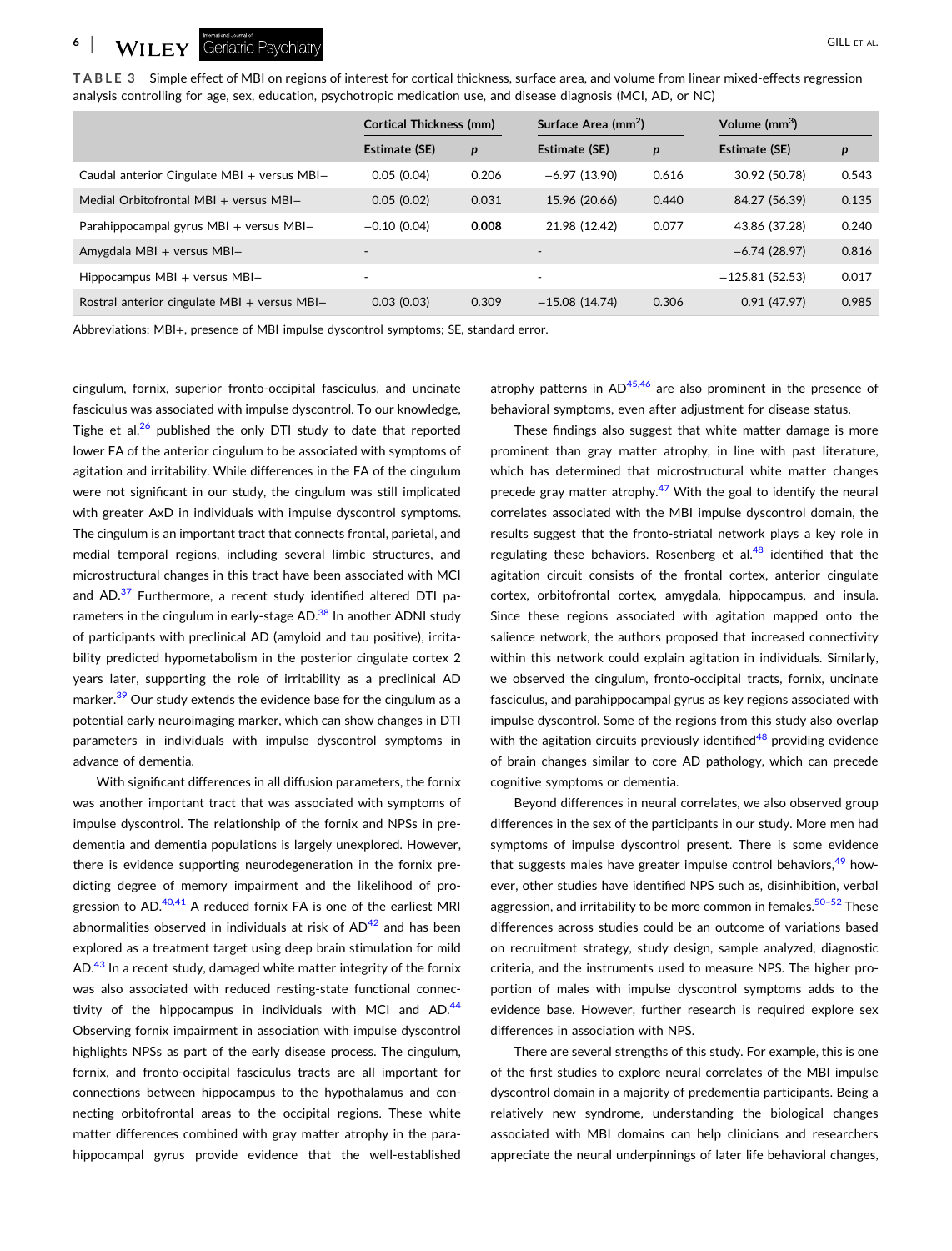<span id="page-6-0"></span>and link these to dementia risk. Additionally, our sample primarily consisted of individuals in the preclinical and prodromal stages of AD‐dementia—identifying patterns of micro/macro‐structural changes at earlier stages could support future prediction models and enable early patient identification.

There are some limitations of this study. MBI case detection was approximated using transformations of the NPI‐Q. Since NPI‐Q measures symptoms within 1‐month range, it is possible that we captured transient symptoms that may have resolved, thus decreasing diagnostic specificity. Studies have shown inflated MBI prevalence using transformed scores<sup>21,53</sup> in comparison to the use of the MBI checklist (MBI‐C), which is the validated a priori case ascertainment instrument developed for MBI.<sup>[54](#page-8-0)</sup> The MBI-C has demonstrated ability to serve as a proxy marker for older adults with subtle cognitive changes or early neurodegenerative disease.<sup>3,55</sup> Thus, diagnostic sensitivity of this approach may also be a limitation, as the whole breadth of MBI impulse dyscontrol, validated by network meta-analysis<sup>[56](#page-8-0)</sup> is not captured by the NPI-Q. Future studies that use MBI‐C should further investigate the neural correlates associated with MBI impulse dyscontrol and other domains to verify our results. Additionally, ADNI excludes patients with psychiatric illness (some of which may actually be prodromal dementia symptoms) $10$  or those with severe NPS. Thus, the sample included in this study might underappreciate the extent of NPS in the preclinical and prodromal population. Other datasets should be explored for further validation of our results.

# **5** <sup>|</sup> **CONCLUSIONS**

To our knowledge, this is one of the first few studies that explores the neural correlates of impulse dyscontrol in predementia participants. We demonstrate typical AD structural changes in the brain associated with these behavioral symptoms, even in advance of dementia or cognitive decline, emphasizing the utility of assessing behavior. Understanding the neuropsychiatric manifestations of the neurodegenerative disease can help clinicians in predicting the progression of the disease.

### **ACKNOWLEDGEMENTS**

Data collection and sharing for this project was funded by the Alzheimer's Disease Neuroimaging Initiative (ADNI) (National Institutes of Health Grant U01 AG024904) and DOD ADNI (Department of Defense award number W81XWH‐12‐2‐0012). ADNI is funded by the National Institute on Aging, the National Institute of Biomedical Imaging and Bioengineering, and through generous contributions from the following: AbbVie, Alzheimer's Association; Alzheimer's Drug Discovery Foundation; Araclon Biotech; BioClinica, Inc.; Biogen; Bristol‐Myers Squibb Company; CereSpir, Inc.; Cogstate; Eisai Inc.; Elan Pharmaceuticals, Inc.; Eli Lilly and Company; Euro-Immun; F. Hoffmann‐La Roche Ltd and its affiliated company Genentech, Inc.; Fujirebio; GE Healthcare; IXICO Ltd.; Janssen Alzheimer Immunotherapy Research & Development, LLC.; Johnson &

Geriatric Psychiatry **WILEY** 17

Johnson Pharmaceutical Research & Development LLC.; Lumosity; Lundbeck; Merck & Co., Inc.; Meso Scale Diagnostics, LLC.; NeuroRx Research; Neurotrack Technologies; Novartis Pharmaceuticals Corporation; Pfizer Inc.; Piramal Imaging; Servier; Takeda Pharmaceutical Company; and Transition Therapeutics. The Canadian Institutes of Health Research is providing funds to support ADNI clinical sites in Canada. Private sector contributions are facilitated by the Foundation for the National Institutes of Health (www.fnih.org). The grantee organization is the Northern California Institute for Research and Education, and the study is coordinated by the Alzheimer's Therapeutic Research Institute at the University of Southern California. ADNI data are disseminated by the Laboratory for Neuro Imaging at the University of Southern California. Alzheimer Society of Calgary via the Hotchkiss Brain Institute—University of Calgary.

### **CONFLICT OF INTEREST**

Dr. Ismail reports consultation fees and honoraria from Janssen, Lundbeck, and Otsuka, outside the submitted work; Dr. Smith reports personal fees from Alnylman Pharmaceuticals and Biogen, outside the submitted work; no other authors have financial interests with commercial interests.

#### **ETHICS STATEMENT**

The ADNI study was approved by all the Institutional Ethical Review Boards of all participating centers. All participants signed written informed consent.

#### **AUTHORS' CONTRIBUTIONS**

SG analyzed and interpreted the data and contributed in writing the manuscript. PM, MW, DR, and TS were involved in the statistical analyses. FPM, EES, NDF, and ZI critically analyzed the results and made intellectual contributions to writing the manuscript. All authors read and approved the final manuscript.

#### **DATA AVAILABILITY STATEMENT**

The datasets used and/or analyzed during the current study are available through the open access ADNI database.

# **ORCID**

*Sascha Gill* <https://orcid.org/0000-0001-9978-8691> *Nils D Forkert* **D** <https://orcid.org/0000-0003-2556-3224> *Zahinoor Ismail* <https://orcid.org/0000-0002-5529-3731>

#### **REFERENCES**

- 1. Ismail Z, Smith EE, Geda Y, et al. Neuropsychiatric symptoms as early manifestations of emergent dementia: provisional diagnostic criteria for mild behavioral impairment. *Alzheimer's Dementia*. 2016; 12(2):195‐202.
- 2. Creese B, Griffiths A, Brooker H, et al. Profile of mild behavioral impairment and factor structure of the mild behavioral impairment checklist in cognitively normal older adults. *Int Psychogeriatr*. 2020; 32(6):705‐717.
- 3. Creese B, Brooker H, Ismail Z, et al. Mild behavioral impairment as a marker of cognitive decline in cognitively normal older adults. *Am J Geriatric Psychiatry*. 2019;27(8):823‐834.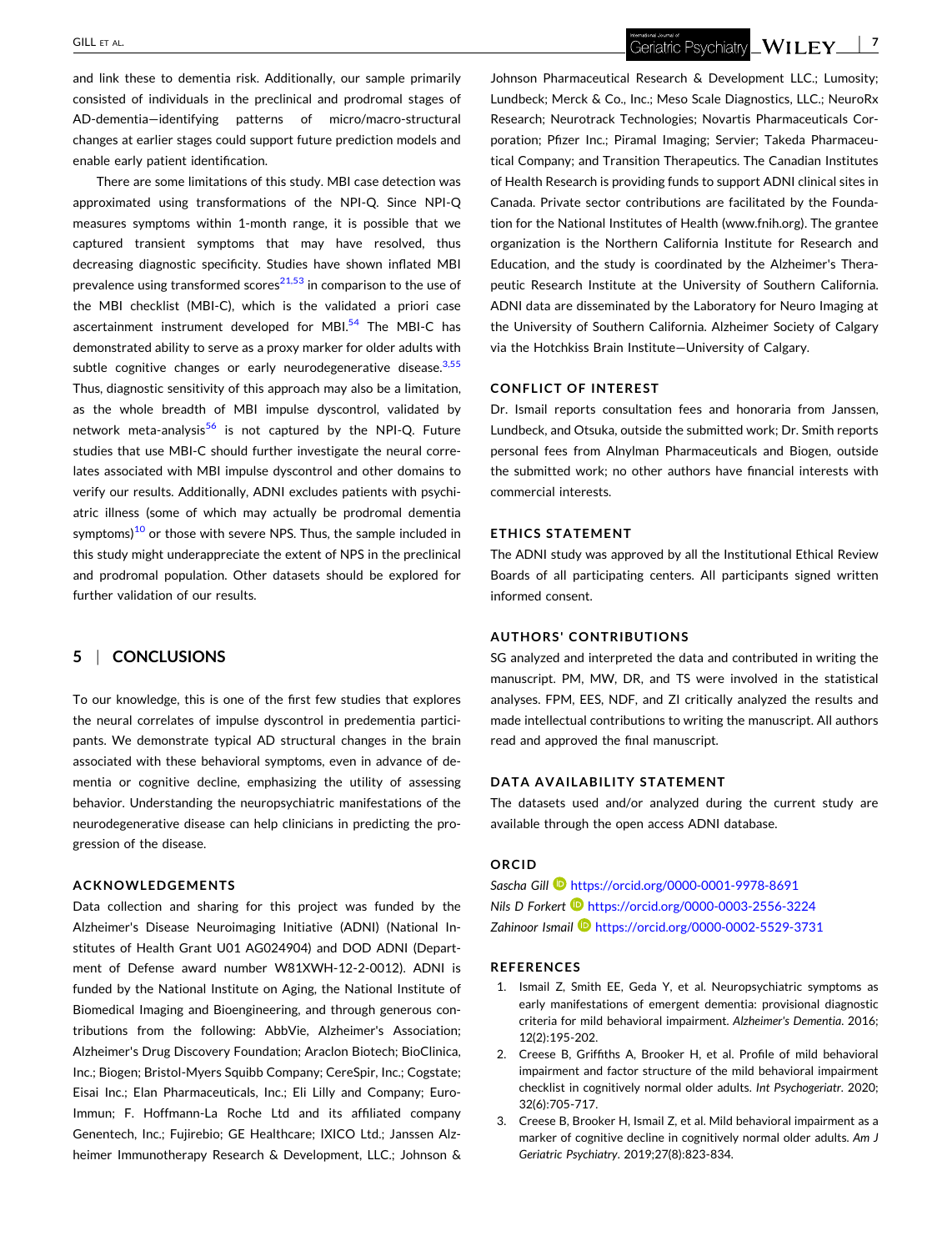- <span id="page-7-0"></span>4. Mallo SC, Ismail Z, Pereiro AX, et al. Assessing mild behavioral impairment with the mild behavioral impairment‐checklist in people with mild cognitive impairment. *J Alzheimer's Dis*. 2018;66(1):83‐95.
- 5. Mallo SC, Ismail Z, Pereiro AX, et al. Assessing mild behavioral impairment with the mild behavioral impairment checklist in people with subjective cognitive decline. *Int Psychogeriatr*. 2018:1‐9.
- 6. Matsuoka T, Ismail Z, Narumoto J. Prevalence of mild behavioral impairment and risk of dementia in a psychiatric outpatient clinic. *J Alzheimer's Dis*. 2019;70(2):505‐513.
- 7. Taragano FE, Allegri RF, Heisecke SL, et al. Risk of conversion to dementia in a mild behavioral impairment group compared to a psychiatric group and to a mild cognitive impairment group. *J Alzheimer's Dis*. 2018;62(1):227‐238.
- 8. Gosselin PA, Ismail Z, Faris PD, et al. Effect of hearing ability and mild behavioural impairment on MoCA and memory index scores. *Can Geri J*. 2019;22(3):165.
- 9. Ismail Z, McGirr A, Gill S, Hu S, Forkert ND, Smith EE. Mild behavioral impairment and subjective cognitive decline predict cognitive and functional decline. *J Alzheimers Dis*. 2021. in press. 80(1): 459–469. [https://doi.org/10.3233/jad](https://doi.org/10.3233/jad-201184)‐201184.
- 10. Gill S, Mouches P, Hu S, et al. Using machine learning to predict dementia from neuropsychiatric symptom and neuroimaging data. *J Alzheimer's Dis*. 2020;75(1):277‐288.
- 11. Lussier FZ, Pascoal TA, Chamoun M, et al. Mild behavioral impairment is associated with β‐amyloid but not tau or neurodegeneration in cognitively intact elderly individuals. *Alzheimer's Dementia*. 2020; 16:192‐199.
- 12. Johansson M, Stomrud E, Insel P, et al. Mild Behavioral Impairment and its relation to tau pathology in preclinical Alzheimer's disease. *Transl Psychiatry*. 2021;11(76).
- 13. Lussier FZ, Pascoal TA, Therriault J, et al. Mild behavioral impairment is associated with beta‐amyloid and tau across the alzheimer's disease spectrum. *J Cereb Blood Flow Metab*. 2019;39:158‐159.
- 14. Naude JP, Gill S, Hu S, et al. Plasma neurofilament light: a marker of neurodegeneration in mild behavioral impairment. *J Alzheimer's Dis*. 2020;76(3):1017‐1027.
- 15. Matuskova V, Ismail Z, Nikolai T, et al. Mild behavioral impairment is associated with atrophy in Alzheimer's disease‐related regions in non‐demented older adults. *Alzheimer's & Dementia*. 2020;16: e044819.
- 16. Yoon EJ, Ismail Z, Hanganu A, et al. Mild behavioral impairment is linked to worse cognition and brain atrophy in Parkinson disease. *Neurology*. 2019;93(8):e766‐e777.
- 17. Andrews SJ, Ismail Z, Anstey KJ, Mortby M. Association of Alzheimer's genetic loci with mild behavioral impairment. *Am J Med Genet*. 2018;177(8):727‐735.
- 18. Lanctôt KL, Amatniek J, Ancoli‐Israel S, et al. Neuropsychiatric signs and symptoms of Alzheimer's disease: new treatment paradigms. *Alzheimers Dement (N Y)*. 2017;3:440‐449.
- 19. Fischer CE, Ismail Z, Schweizer TA. Impact of neuropsychiatric symptoms on caregiver burden in patients with Alzheimer's disease. *Neurodegener Dis Manag*. 2012;2(3):269‐277.
- 20. Mortby ME, Ismail Z, Anstey KJ. Prevalence estimates of mild behavioral impairment in a population‐based sample of pre‐ dementia states and cognitively healthy older adults. *Int Psychogeriatr*. 2018;30(2):221‐232.
- 21. Sheikh F, Ismail Z, Mortby ME, et al. Prevalence of mild behavioral impairment in mild cognitive impairment and subjective cognitive decline, and its association with caregiver burden. *Int Psychogeriatr*. 2018;30:233‐244.
- 22. Masters MC, Morris JC, Roe CM. "Noncognitive" symptoms of early Alzheimer disease A longitudinal analysis. *Neurology*. 2015;84:1‐6.
- 23. Wise EA, Rosenberg PB, Lyketsos CG, Leoutsakos JM. Time course of neuropsychiatric symptoms and cognitive diagnosis in National

Alzheimer's Coordinating Centers volunteers. *Alzheimer's Dement Diag, Assess Dis Monit*. 2019;11:333‐339.

- 24. Trzepacz PT, Yu P, Bhamidipati PK, et al. Frontolimbic atrophy is associated with agitation and aggression in mild cognitive impairment and Alzheimer's disease. *Alzheimer's Dementia*. 2013;9(5 Suppl): S95‐S104.
- 25. Hu X, Meiberth D, Newport B, Jessen F. Anatomical correlates of the neuropsychiatric symptoms in Alzheimer's disease. *Curr Alzheimer Res*. 2015;12(3):266‐277.
- 26. Tighe SK, Oishi K, Mori S, et al. Diffusion tensor imaging of neuropsychiatric symptoms in mild cognitive impairment and Alzheimer's dementia. *J Neuropsychiatry Clin Neurosci*. 2012;24(4):484‐488.
- 27. Pievani M, Agosta F, Pagani E, et al. Assessment of white matter tract damage in mild cognitive impairment and Alzheimer's disease. *Hum Brain Mapp*. 2010;31(12):1862‐1875.
- 28. Bateman DR, Gill S, Hu S, et al. Agitation and impulsivity in mid and late life as possible risk markers for incident dementia. *Alzheimer's Dementia Translational Research & Clinical Interventions*. 2020;6(1): e12016.
- 29. Kaufer DI, Cummings JL, Ketchel P, et al. Validation of the NPI‐Q, a brief clinical form of the Neuropsychiatric Inventory. *Jnp*. 2000; 12(2):233‐239.
- 30. Gibbons LE, Carle AC, Mackin RS, Harvey D, Mukherjee S, Insel P, Curtis SM, Mungas D, Crane PK, et al. A composite score for executive functioning, validated in Alzheimer's Disease Neuroimaging Initiative (ADNI) participants with baseline mild cognitive impairment. *Brain imaging and behavior*. 2012;6(4):517‐527.
- 31. Soares J, Marques P, Alves V, Sousa N. A hitchhiker's guide to diffusion tensor imaging. *Front Neurosci*. 2013;7:31.
- 32. Talai AS, Sedlacik J, Boelmans K, Forkert ND. Widespread diffusion changes differentiate Parkinson's disease and progressive supranuclear palsy. *NeuroImage Clinic*. 2018;20:1037‐1043.
- 33. Nir TM, Jahanshad N, Villalon‐Reina JE, et al. Effectiveness of regional DTI measures in distinguishing Alzheimer's disease, MCI, and normal aging. *NeuroImage Clinic*. 2013;3:180‐195.
- 34. Hartig M, Truran‐Sacrey D, Raptentsetsang S, Simonson A, Mezher A, Schuff N, Weiner M, et al. *UCSF FreeSurfer Methods*; San Francisco: ADNI Alzheimers Disease Neuroimaging Initiative; 2014.
- 35. Talai AS, Ismail Z, Sedlacik J, Boelmans K, Forkert ND. Improved automatic morphology‐based classification of Parkinson's disease and progressive supranuclear palsy. *Clin Neuroradiol*. 2019;29(4): 605‐614. [https://doi.org/10.1007/s00062](https://doi.org/10.1007/s00062-018-0727-8.)‐018‐0727‐8.
- 36. O'Donnell LJ, Westin C‐F. An introduction to diffusion tensor image analysis. *Neurosurgery Clinics*. 2011;22(2):185‐196.
- 37. Bubb EJ, Metzler‐Baddeley C, Aggleton JP. The cingulum bundle: anatomy, function, and dysfunction. *Neurosci Biobehav Rev*. 2018;92: 104‐127.
- 38. Wen Q, Mustafi SM, Li J, et al. White matter alterations in early‐ stage Alzheimer's disease: a tract‐specific study. *Alzheimer's Dement Diag, Assess Dis Monit*. 2019;11:576‐587.
- 39. Ng KP, Pascoal TA, Mathotaarachchi S, et al. Neuropsychiatric symptoms predict hypometabolism in preclinical Alzheimer disease. *Neurology*. 2017;88(19):1814‐1821.
- 40. Oishi K, Lyketsos CG. Alzheimer's disease and the fornix. *Front Aging Neurosci*. 2014;6:241.
- 41. Mielke MM, Okonkwo OC, Oishi K, et al. Fornix integrity and hippocampal volume predict memory decline and progression to Alzheimer's disease. *Alzheimer's Dementia*. 2012;8(2):105‐113.
- 42. Kantarci K. Fractional anisotropy of the fornix and hippocampal atrophy in Alzheimer's disease. *Front Aging Neurosci*. 2014;6:316.
- 43. Leoutsakos J‐MS, Yan H, Anderson WS, et al. Deep brain stimulation targeting the fornix for mild Alzheimer dementia (the ADvance trial): a two year follow‐up including results of delayed activation. *J Alzheimer's Dis*. 2018;64(2):597‐606.